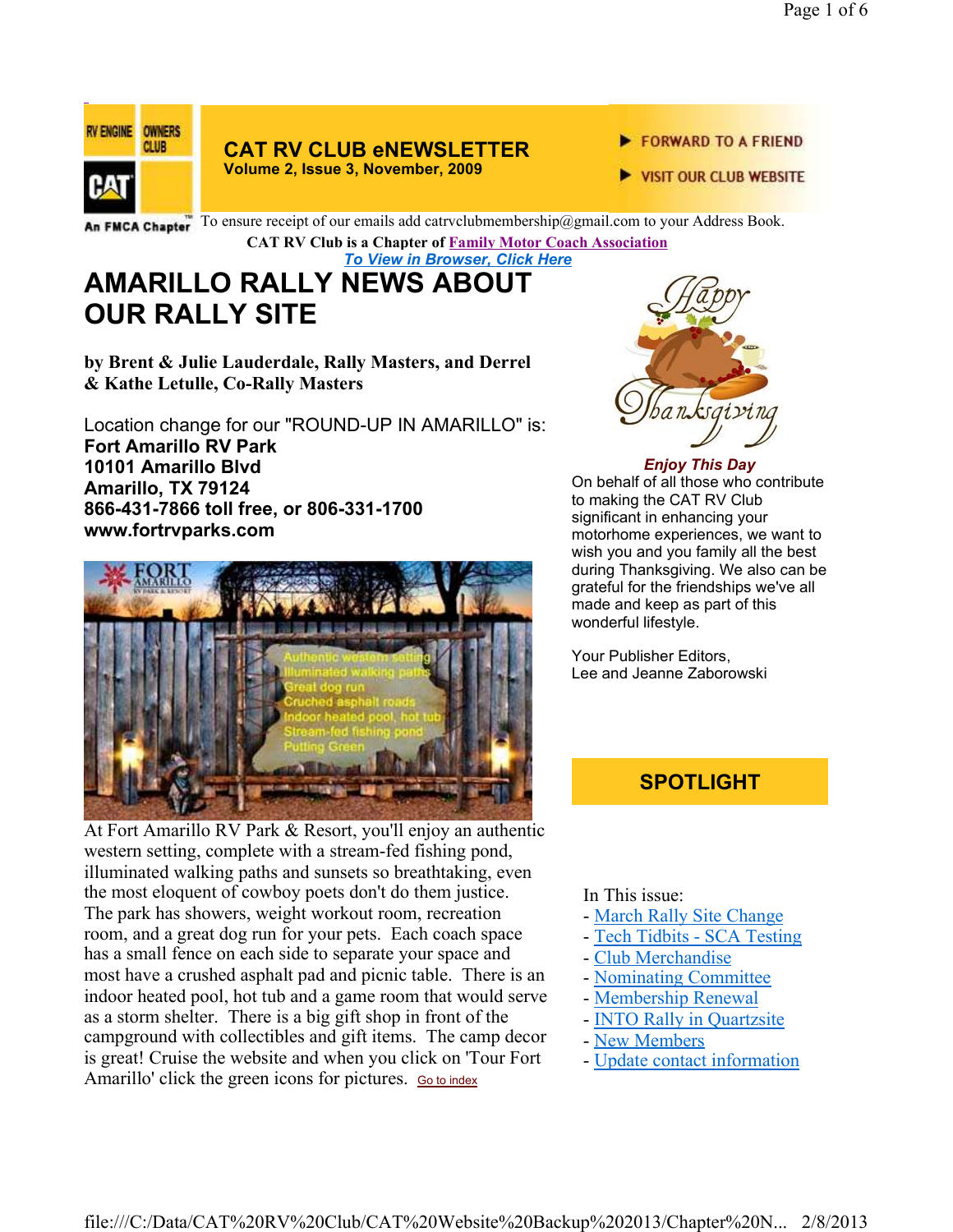### **READ MORE**

# **TECH TIDBITS - SCA TESTING**

### **by Brett Wolfe, President Emeritus, Yahoo Group Moderator**

**Just a reminder**. If you have "low silicate coolant for diesels with SCA's" (we can call this "regular" coolant for your engine as opposed to Caterpillar ELC), YOU MUST TEST AND REPLENISH THE SCA AS IT IS USED UP. This is the coolant that came from the chassis/coach maker in all but a handful of cases. Failure to keep SCA's at proper level hampers cooling and, on C9 and larger engines, can lead to cylinder wall erosion. Test strips are available in small quantities -

- Fleetguard CC2604-A 4 pack
- NAPA FIL4105

NAPA and other parts houses that cater to the OTR truck trade stock them. Go into a surburban NAPA and they might stare at you like a deer caught in the headlights or ask you to buy a whole box of the individually wrapped strips. They are date sensitive, so MAKE SURE THEY HAVE NOT EXPIRED. Expired strips can give false results. They are easy to use - just follow the directions - 'dip in coolant, wait, read.'

Do NOT just use a set amount of SCA additive (it comes as a liquid and for coaches fit with a coolant filter, in different quantities in filters). Overdosing is almost as bad as under-dosing. If you do have a coolant filter, they come with different number of "units" of SCA. When adding SCA's it is always safer to slightly UNDER dose the system and re-check it with test strips after a few hundred miles and re-dose if necessary. The test strips also test for freeze point and pH. If either is way out, it is time to drain, flush and change coolant. And even if everything tests OK, coolant still needs to be changed every three/four years (per coolant manufacturer's recommendations). Said another way, the strips do NOT test for all anti-corrosion additives that are important to your engine. If, as many of us have done, you switch to Caterpillar ELC at your next coolant change, there is no SCA testing. After 3 years a "booster" is added. The ELC is then good for another 3 years.

### **We test SCA's in everyone's cooling systems at the CAT RV Club Rallies and will be doing so at the March Rally as well**

Your cooling system is important. If the simple testing and additive steps required of ALL diesels (Caterpillar, Cummins, Detriot Diesel, etc) are followed, the "inside" or your cooling system will give you many years of trouble-free service. And while you are at it, if a rear radiator, access the engine from the top and shine a strong flashlight inside the fan shroud/between the fan blades. Make sure the perimeter of the after-cooler (that is what you are looking at) is as clean as the center. The blades "sling" the dirt into the perimeter. Go to Index



# **CAT RV Club Merchandise for Christmas**

Club merchandise is now available on the internet. Not sure what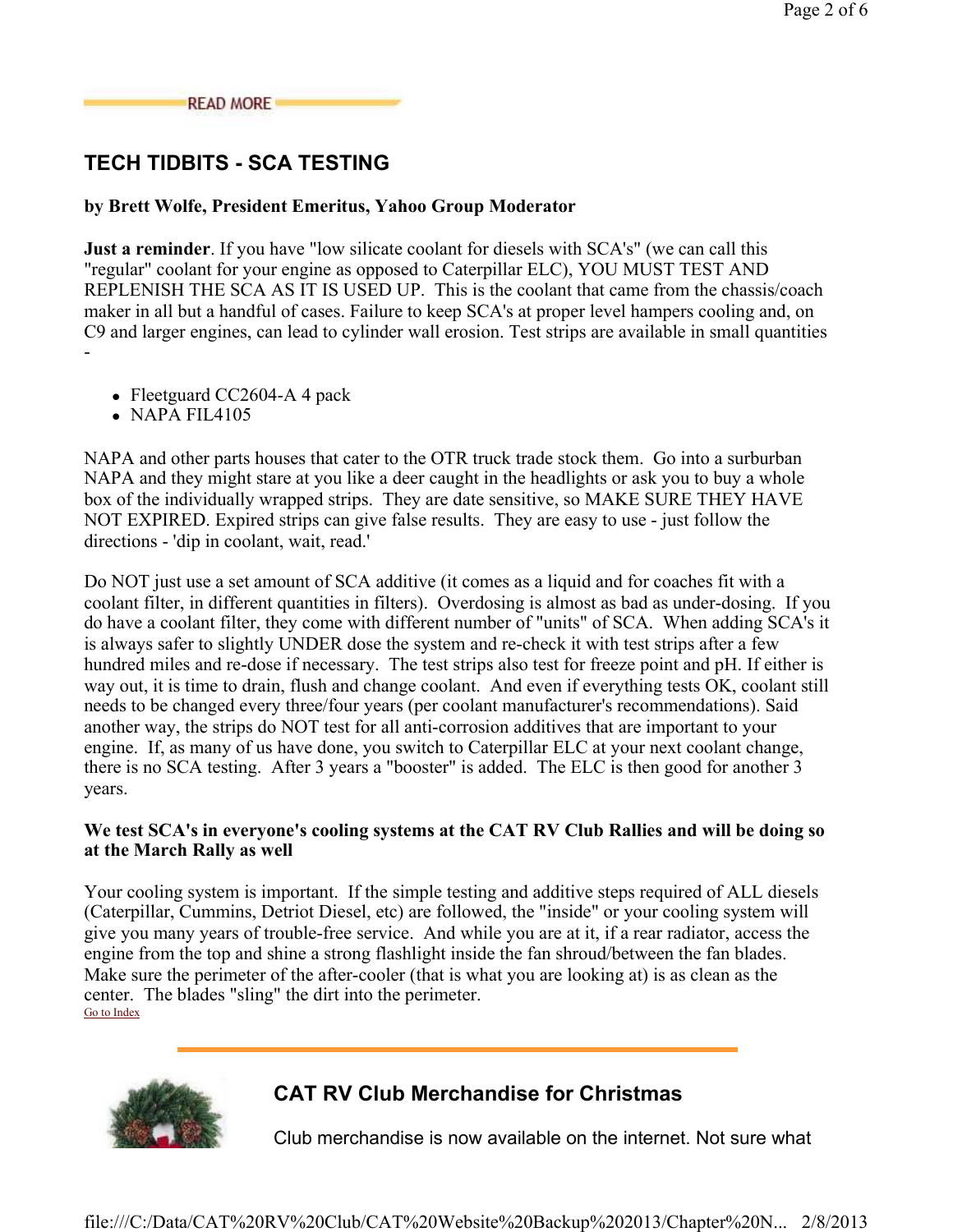#### you'd like to have in your stocking? Click here to see our Christmas Catalog. **Club Logo Items for Christmas**

Place your order by December 4th in order to receive the merchandise in time for Christmas.

| <i>Item</i>                        | Photo                                                                                                         | Description                                                                                                                                                                                 | Price Each |
|------------------------------------|---------------------------------------------------------------------------------------------------------------|---------------------------------------------------------------------------------------------------------------------------------------------------------------------------------------------|------------|
| Club "Egg"                         |                                                                                                               | CAT RV Club "Egg"<br>identifies Club<br><b>Members</b>                                                                                                                                      | \$15       |
| Ladder Bracket                     |                                                                                                               | Bracket to attach<br>"Egg" to coach ladder                                                                                                                                                  | \$10       |
| "Egg" & Bracket<br>Combination     |                                                                                                               | "Egg" and Bracket<br>combo - Save \$5                                                                                                                                                       | \$20       |
| Logo Fanny Pack &<br><b>Bottle</b> |                                                                                                               | This Fanny Pack<br>carries the CAT RV<br>Club logo and includes<br>a metal bottle and has<br>two zipper pockets.                                                                            | \$18       |
| Logo Bear                          |                                                                                                               | This popular CAT RV<br>Club Bear was a<br>featured gift item at the<br>Charleston rally. It has<br>movable arms and legs<br>and comes in yellow<br>only.                                    | \$8        |
| Club Logo Shirts                   |                                                                                                               | This white Polo Shirt<br>features the CAT RV<br>Club logo. Available<br>in sizes (S) Small, (M)<br>Medium, (L) Large,<br>and Extra Large sizes<br>$(XL)$ , $(2XL)$ , and<br>$(3XL)$ .       | \$20       |
| Permanent Name<br>Badge            | Caterpillar RV<br>Engine Owners Club<br>Dick Jones<br>Terrorwith, IL<br><b>Maassas</b><br><b>VP Inventory</b> | This CAT RV Club<br>Name Badge comes<br>with a magnetic clasp,<br>has the Club name and<br>the member's name.<br>Please allow 14 to 21<br>days to produce and<br>deliver the name<br>badge. | \$9        |
| Logo Picnic Bag &                  |                                                                                                               | This quality insulated                                                                                                                                                                      | \$39.99    |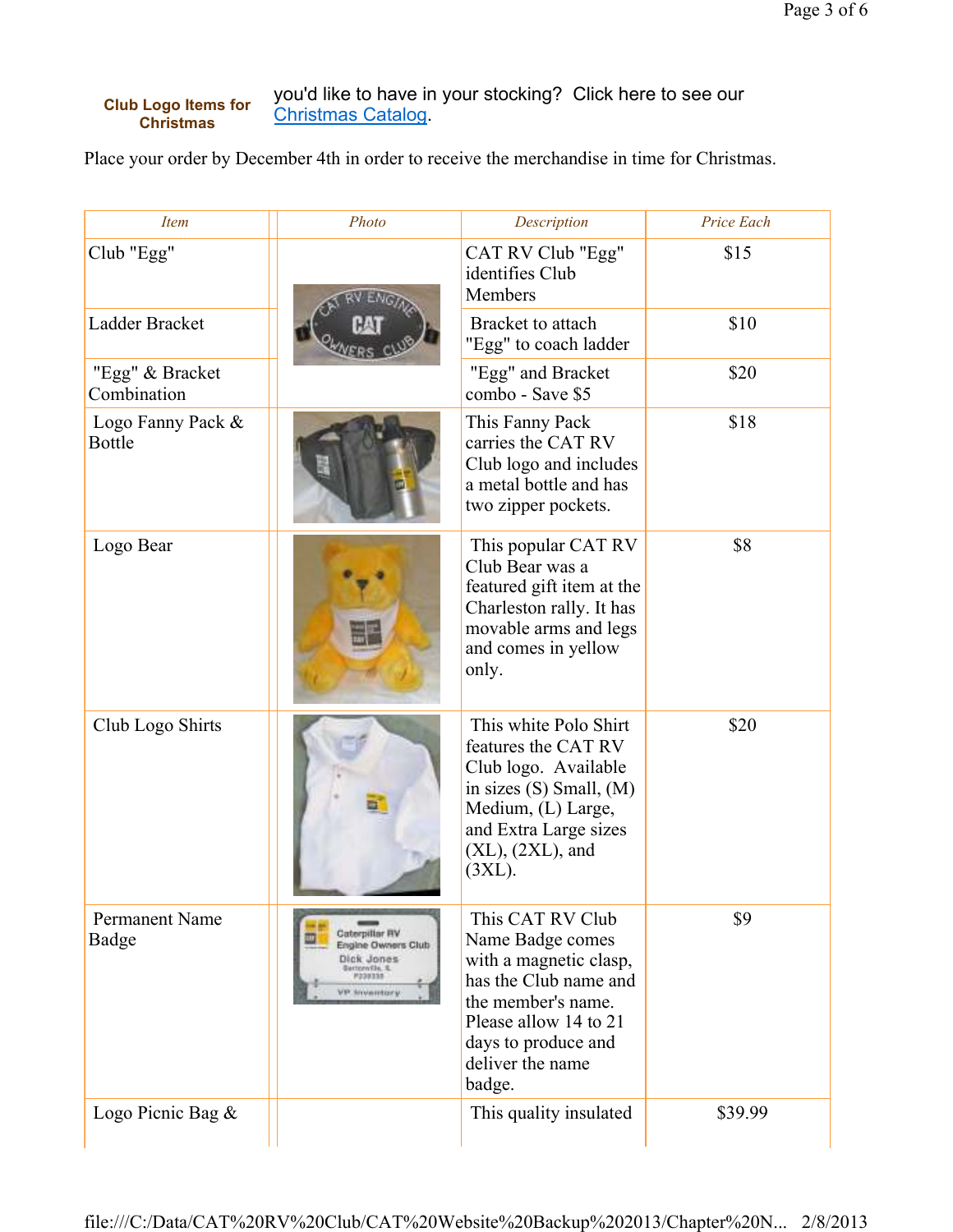Service for  $2$  **picnic bag comes with** two plates, napkins, wine glasses, bottle opener, and service in the zippered outside pocket. The bag has the CAT RV Club logo and comes in black trimmed in red.

Place Order on Shopping Cart Print and Mail Order Return to Index

**READ MORE** 

# **NOMINATING COMMITTEE SEEKING VOLUNTEERS AND SUGGESTIONS**

### **by Brent Lauderdale, Chairman, Nominating Committee**

All volunteer organizations run on the strength of its members. Brent Lauderdale would like to remind everyone who is interested in any of the four CAT Board position openings to



send him their resumes so he can mail them to the committee members. The slate to be voted on in Redmond, OR in August, 2010 will include candidates to fill the following offices expiring at that time:

- President
- VP Rally Coordinator
- Secretary
- National Director

We would like to remind everyone interested in one of those positions to send their resume electronically or by snail mail. Please submit resumes to Brent Lauderdale, jbminv@hotmail.com, P.O. Box 725, Stratford, OK 74872.

Return to Index

# **MEMBERSHIP RENEWALS - PAST DUE**

All club memberships renew on a "class" basis annually on November 1. Reminders have been sent to everyone whose membership has expired. We admit some reminders crossed in the mail with incoming checks and regret any frustration. If you've been procrastinating, please hesitate no longer. Over thirty percent of the renewal transactions this year have been processed using the new PayPal option. Payment can also be made by mail. To renew now, click on:

- PayPal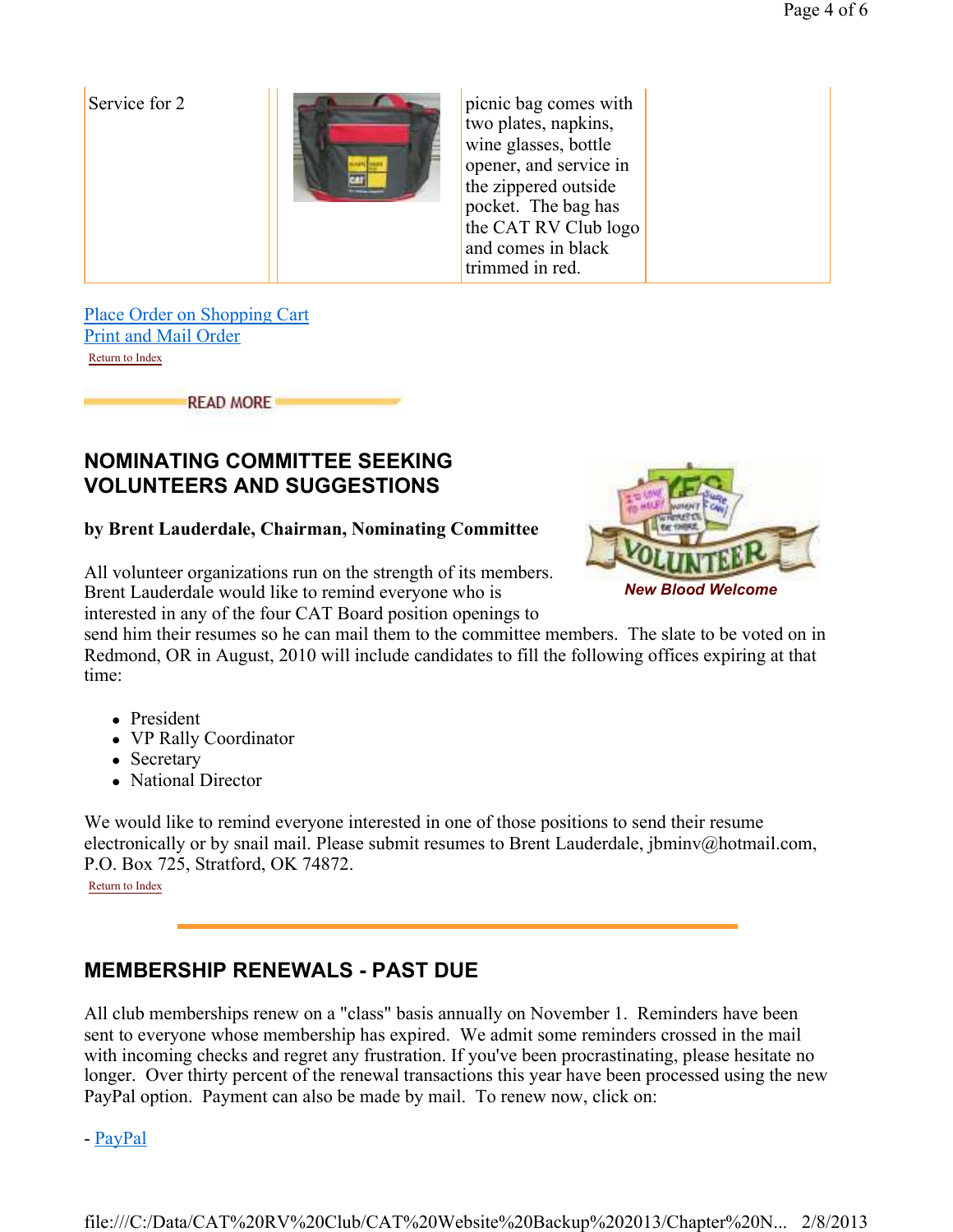### - Renewal Form, Print and Mail Return to Index

# **INTO RALLY IN QUARTZSITE**

### **by Al Vormittag, National Director**

As a reminder, I would like to invite you to the INTO Rally to be held from January 20th to January 24th in Quartzsite, Arizona at the Rose RV Park. INTO has leased an exclusive area, so come with your chapter and/or friends and park together! **Have your own rally within our rally.**  When you register you can indicate you are with the CAT RV Club Chapter by filling out this line on the form:

Are you Parking with a Chapter? \_\_ Yes \_ No. If Yes, Which Chapter:

You will find the complete form at **INTO Registration Form.** 

Return to Index

# **New CAT RV Club Members**

Please join us in extending a warm Welcome to our newest Club members!

| City               | State /<br><b>Province</b> |
|--------------------|----------------------------|
| Columbia City      | IN                         |
| Hemet              | <b>CA</b>                  |
| Victoria           | <b>TX</b>                  |
| Grove              | <b>OK</b>                  |
| Livingston         | <b>TX</b>                  |
| Richmond           | <b>VA</b>                  |
| Mansfield          | <b>OH</b>                  |
| <b>Dallas</b>      | <b>TX</b>                  |
| Rapid City         | <b>SD</b>                  |
| <b>Pueblo West</b> | CO                         |
| Sewell             | <b>NJ</b>                  |
| <b>Bandera</b>     | <b>TX</b>                  |
|                    |                            |